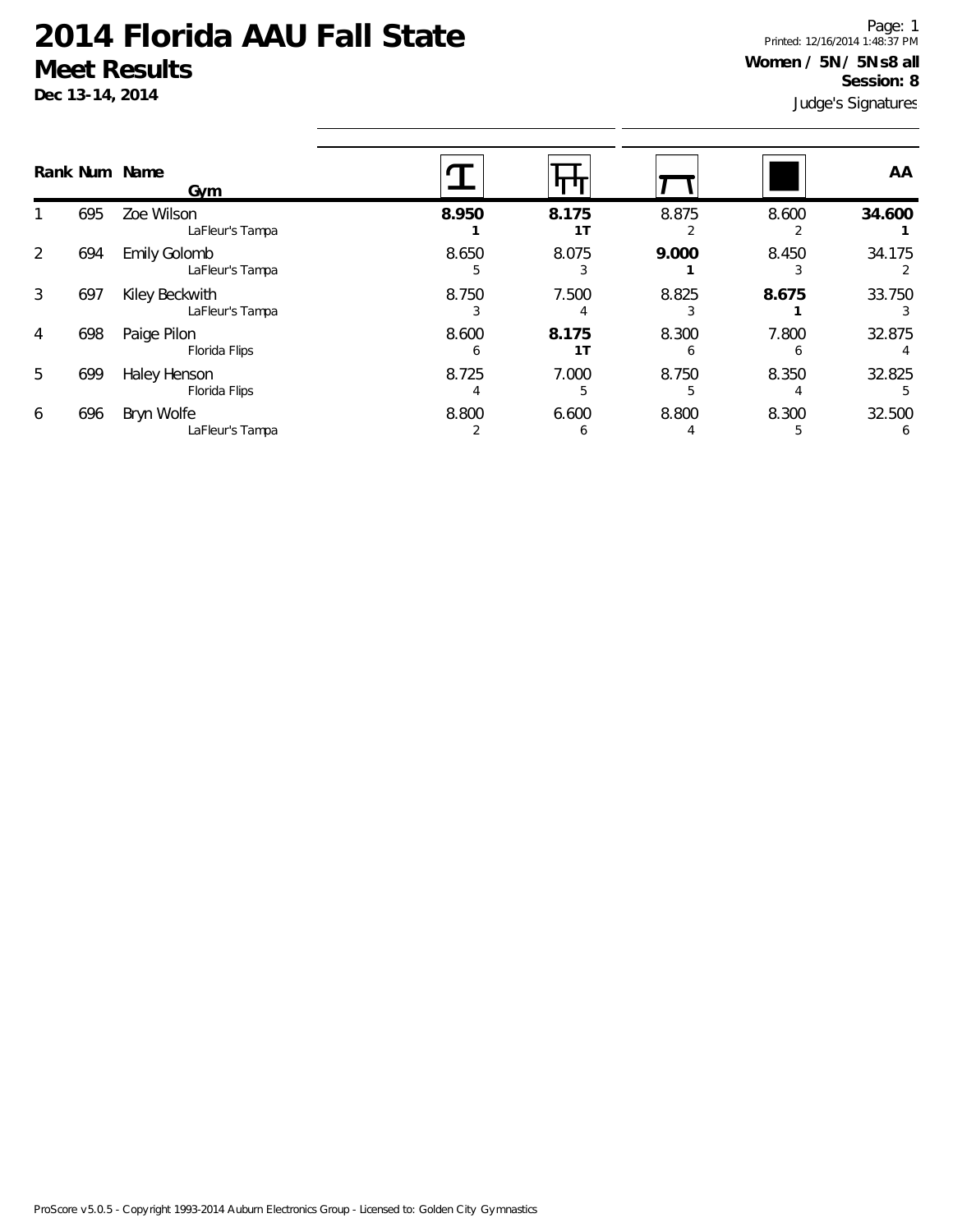**Dec 13-14, 2014**

Judge's Signatures Page: 1 Printed: 12/16/2014 1:48:57 PM **Women / 5O / 5O s8 grp1 Session: 8**

|   |     | Rank Num Name<br>Gym                    |                         |            |            |            | AA          |
|---|-----|-----------------------------------------|-------------------------|------------|------------|------------|-------------|
|   | 681 | <b>Taylor Patten</b><br>Golden City     | 9.525                   | 8.950      | 9.200      | 9.000      | 36.675      |
| 2 | 684 | Katey Coursen<br>LaFleur's Tampa        | 9.500                   | 8.725      | 9.150      | 8.725      | 36.100      |
| 3 | 687 | Maycn Graham<br>Golden City             | 9.300<br>b              | 8.000      | 9.450      | 8.800      | 35.550      |
| 4 | 685 | Hayden Rosania<br>Golden City           | 9.375<br>4T             | 8.800      | 8.150      | 9.025      | 35.350      |
| 5 | 682 | Halee Evelyn Sansone<br>LaFleur's Tampa | 9.375<br>4 <sub>1</sub> | 9.050      | 8.750      | 8.100      | 35.275      |
| 6 | 683 | Ellis Weekley<br>LaFleur's Tampa        | 8.925                   | 8.100      | 8.400      | 8.900      | 34.325      |
| 7 | 690 | Elena Norges<br>Fit Club                | 9.425                   | 8.225<br>5 | 8.025      | 8.275      | 33.950      |
| 8 | 692 | Katie Forgas<br>LaFleur's Tampa         | 8.550<br>8              | 7.900<br>8 | 0.000<br>8 | 7.850<br>8 | 24.300<br>8 |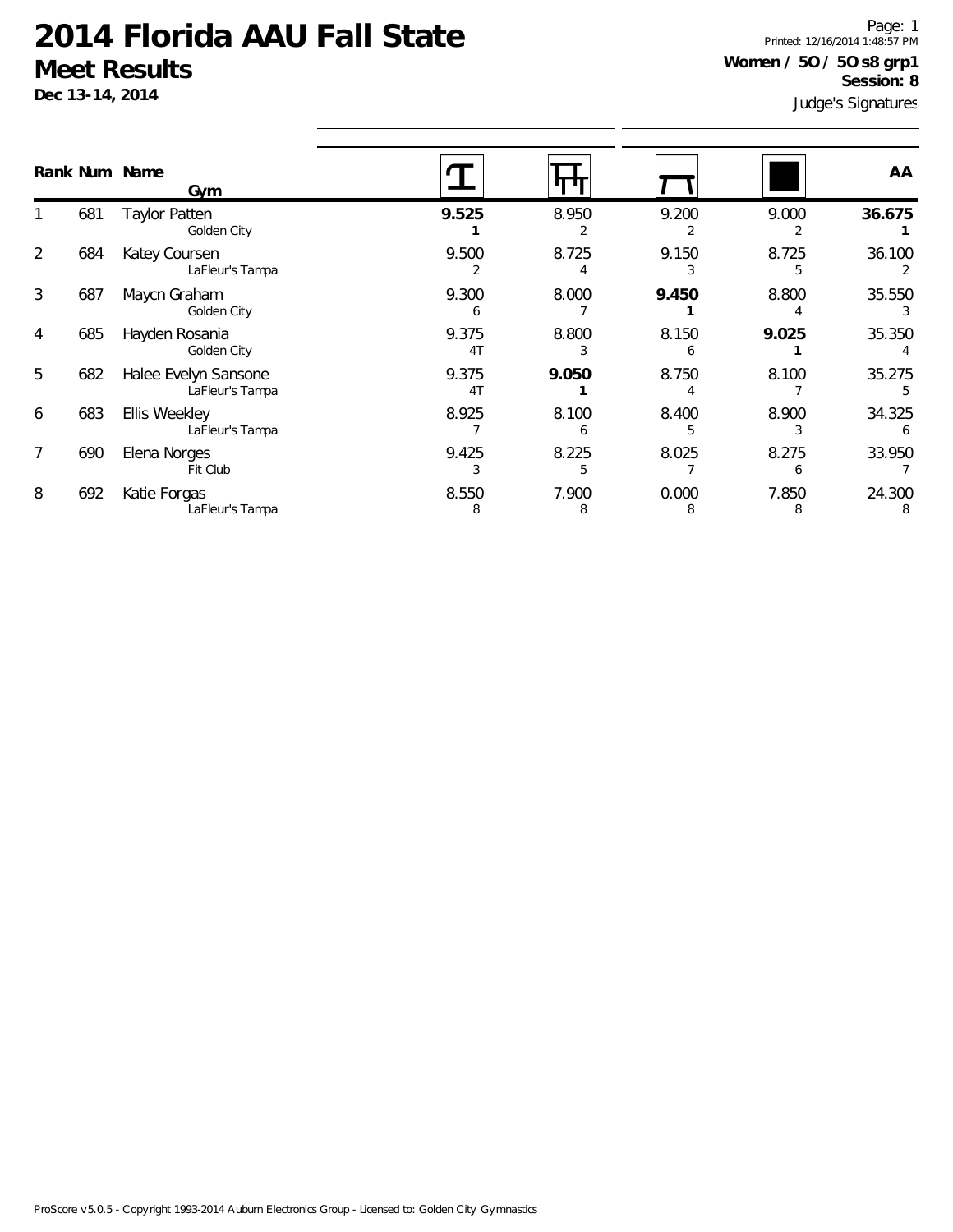**Dec 13-14, 2014**

Judge's Signatures Page: 1 Printed: 12/16/2014 1:49:05 PM **Women / 5O / 5O s8 grp2 Session: 8**

|   |     | Rank Num Name<br>Gym                     |             |            |            |            | AA          |
|---|-----|------------------------------------------|-------------|------------|------------|------------|-------------|
|   | 680 | <b>Ruthie Winoker</b><br>LaFleur's Tampa | 8.700       | 9.100      | 9.025      | 8.800      | 35.625      |
| 2 | 678 | Alyssa Bell<br>Fit Club                  | 9.425       | 8.375      | 8.600      | 8.925      | 35.325      |
| 3 | 679 | Abigail Reyes<br>Fit Club                | 9.150       | 9.250      | 8.050<br>8 | 8.500<br>6 | 34.950      |
| 4 | 688 | Maria Weaver<br>LaFleur's Tampa          | 8.650<br>6T | 8.800      | 8.225      | 8.875      | 34.550      |
| 5 | 691 | Meghan Hashem<br>Gold Medal              | 9.025       | 7.700<br>8 | 8.700      | 9.050      | 34.475      |
| 6 | 686 | Hannah Hoffman<br>Golden City            | 8.600<br>8  | 8.575<br>5 | 8.325<br>6 | 8.675      | 34.175<br>6 |
| 7 | 693 | <b>Emily Looney</b><br>Florida Flips     | 8.650<br>6T | 8.400<br>6 | 8.650      | 8.300      | 34.000      |
| 8 | 689 | Corrine Giuliani<br>Fit Club             | 8.750       | 8.725      | 8.925<br>2 | 7.550<br>8 | 33.950<br>8 |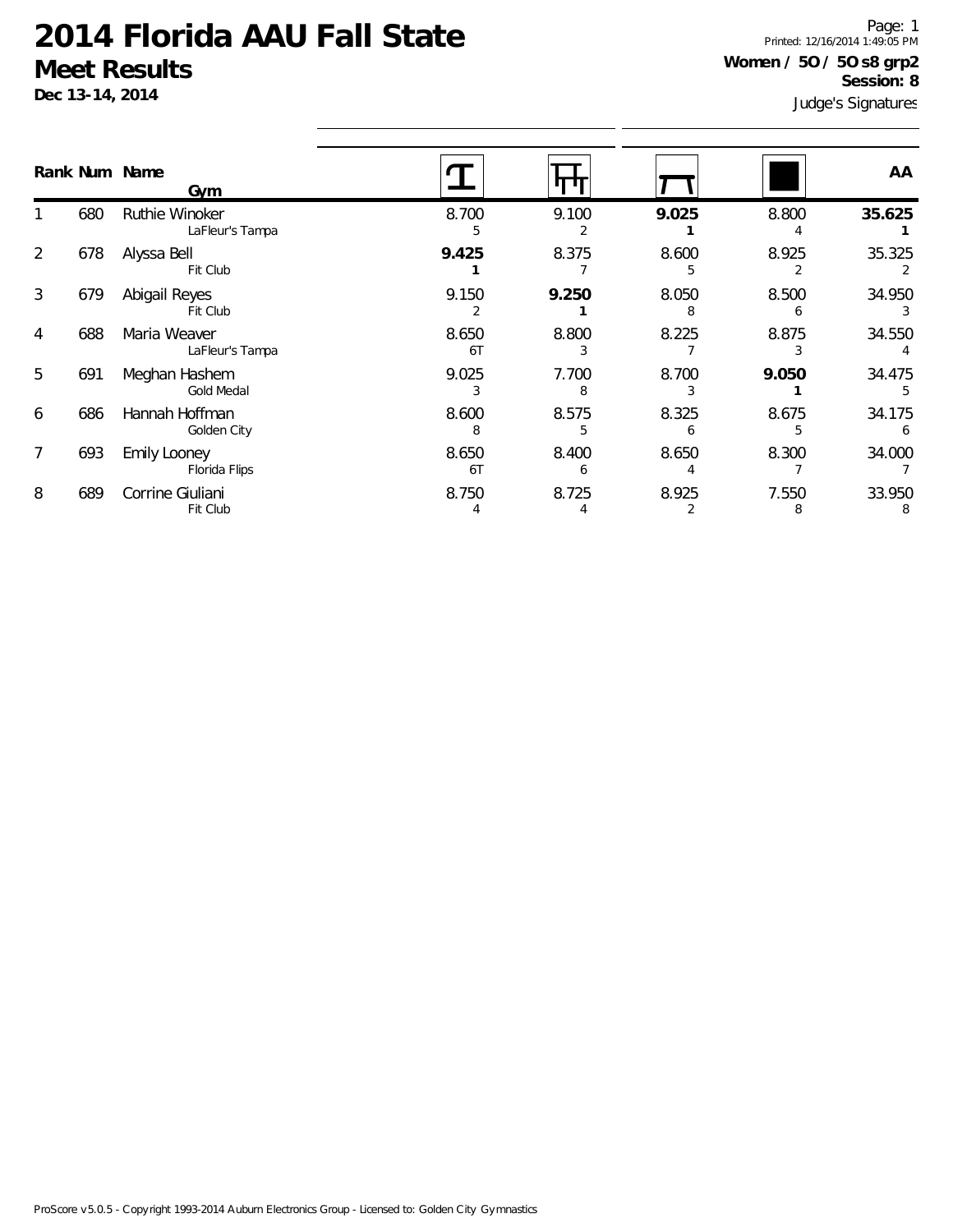**Dec 13-14, 2014**

Judge's Signatures Page: 1 Printed: 12/16/2014 1:48:17 PM **Women / 5E / 5E s8 all Session: 8**

|    |     | Rank Num Name<br>Gym                      |            |            |            |            | AA                       |
|----|-----|-------------------------------------------|------------|------------|------------|------------|--------------------------|
|    | 671 | Gianna Johnson<br>Golden City             | 9.725      | 9.400      | 9.050<br>h | 9.450      | 37.625                   |
| 2  | 673 | Bianca Sigua<br>Florida Flips             | 9.650      | 8.700      | 9.425      | 9.550      | 37.325                   |
| 3  | 672 | Nhi Nguyen<br>Golden City                 | 9.200      | 9.100      | 9.475      | 9.325      | 37.100                   |
| 4T | 675 | Annika Reynolds<br>Golden City            | 9.325<br>6 | 8.350      | 9.525      | 9.275      | 36.475<br>4 <sub>T</sub> |
| 4T | 676 | <b>Trinity Shapiro</b><br>LaFleur's Tampa | 9.400      | 9.325      | 8.900      | 8.850      | 36.475<br>4 <sub>T</sub> |
| 4T | 677 | Stephanie Estrada<br>Golden City          | 9.350<br>5 | 8.600<br>5 | 9.300      | 9.225<br>5 | 36.475<br>4 <sub>T</sub> |
|    | 674 | Sidney Yoder<br>Golden City               | 9.475      | 8.550<br>b | 9.200<br>5 | 9.175<br>b | 36.400                   |
|    |     |                                           |            |            |            |            |                          |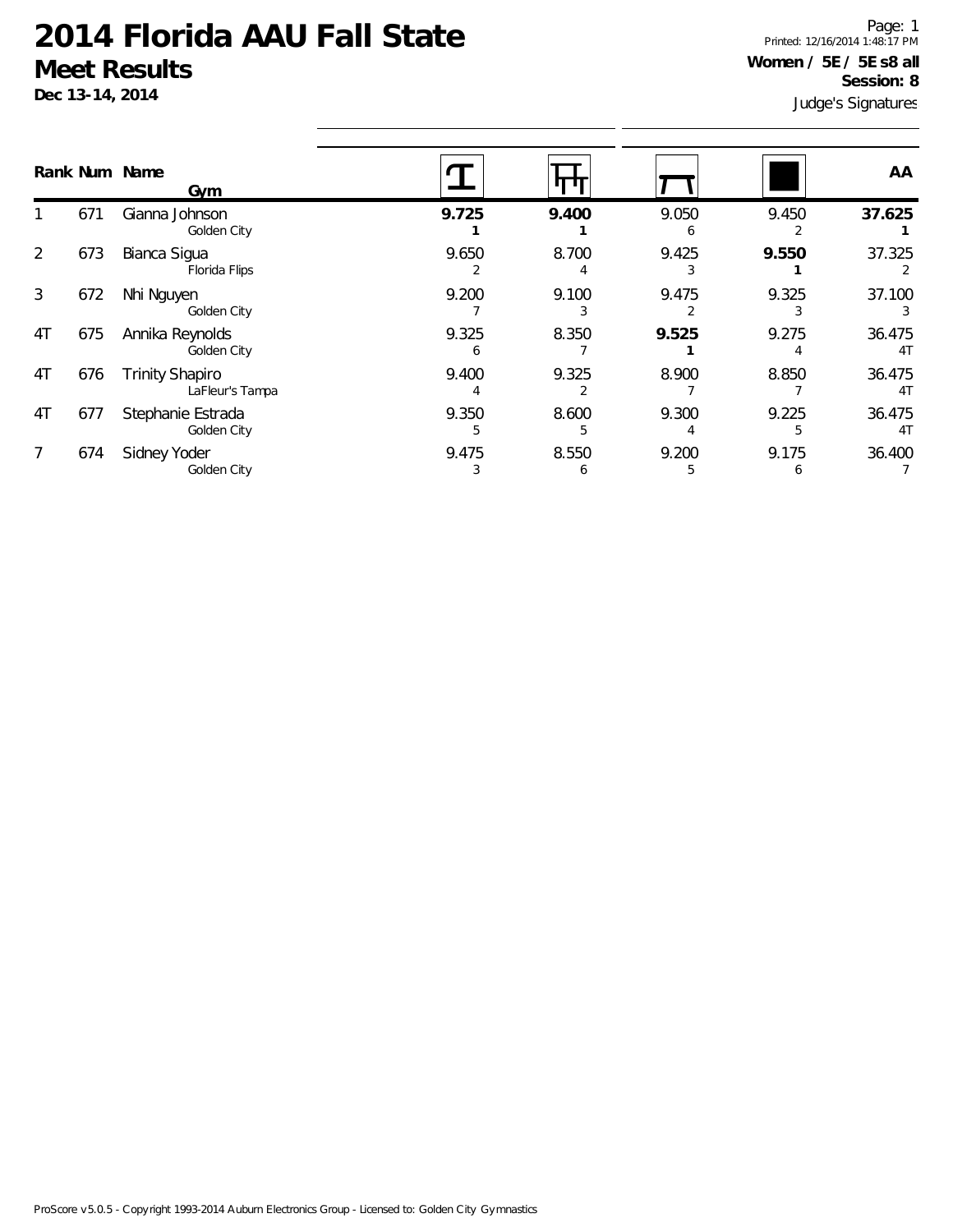**Dec 13-14, 2014**

| Rank | Gvm      | Team | score   |        |        |        |        |
|------|----------|------|---------|--------|--------|--------|--------|
| z    | Fit Club | 5SM  | 104.225 | 28.000 | 25.850 | 24.675 | 25.700 |